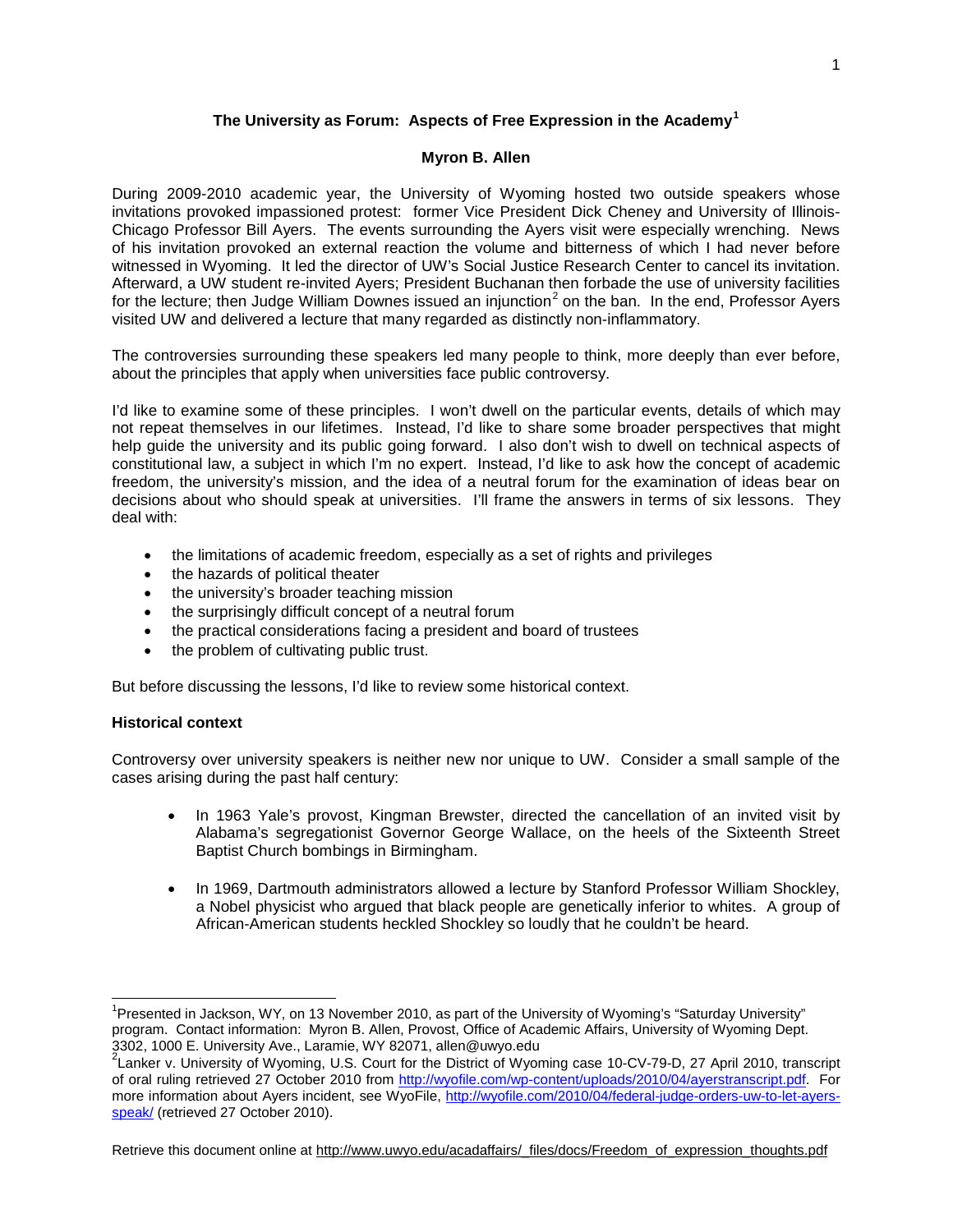- In 1983, the president of Smith College asked U.N. Ambassador Jeane Kirkpatrick to withdraw from her invitation as a commencement speaker, in the face of protests against her stand on human rights.
- In 2004, George Mason University's president disinvited liberal filmmaker Michael Moore after Virginia legislators objected to the use of public funds to pay for his lecture.

In 1974, after another hecklers' veto of Professor Shockley, this time at Yale, Kingman Brewster — then president — commissioned a report<sup>[3](#page-0-2)</sup> on speech at universities. Chairing the committee was the dean of American historians at the time, C. Vann Woodward. The Woodward Report, as it is known, took a position that most academics would support: the university has a unique responsibility to provide a forum for the free expression and examination of ideas. Here's an excerpt:

Without sacrificing its central purpose, [the university] cannot make its primary and dominant value the fostering of friendship, solidarity, harmony, civility, or mutual respect. … [A] good university will seek and may in some significant measure attain these ends. But it will never let these values, as important as they are, override its central purpose. We value free expression precisely because it provides a forum for the new, the provocative, the disturbing, and the unorthodox. Free speech is a barrier to the tyranny of authoritarian or even majority opinions.

An often overlooked appendix of the Woodward Report contains a dissenting statement submitted by committee member Kenneth J. Barnes. He counters that there *are* values that trump free expression:

The First Amendment … does not create an obligation to provide a forum nor to guarantee a polite reception to all ideas. … Nor should a university feel obligated to go beyond the canons of academic freedom — i.e. non-interference with faculty research and teaching — by providing a forum for unscholarly or socially harmful ideas. … This fact, coupled with the advantages which a university podium bestows upon a speaker, creates a responsibility, on the part of both the university and the inviting group, to judge the expected benefits of its invitation against the possible adverse consequences, including adverse national impact.

This much reveals little about the writer's politics. But Barnes's closing statement reveals a perspective that may startle those more attuned to the current *Zeitgeist*:

[F]ree expression is not the only value which we uphold, either in our society or in our universities. Under certain circumstances, free expression is outweighed by more pressing issues, including the liberation of all oppressed people and equal opportunities for minority groups.

The Woodward Report is noteworthy not because of the positions it encompassed, which by now are nearly classical, but because it encapsulated some of the most sophisticated arguments on two sides of the free speech debate. Interestingly, in 1974 the voice that discounted free expression in favor of other values — a position now commonly associated with the political right — came from the left.

We can count ourselves heirs to the tension between these two points of view. Recognizing that this debate has a venerable history, let's turn to the lessons I think we can draw from last year's events.

# **Lesson 1: Academic freedom is more complex than people think.**

References to academic freedom emerged in many discussions surrounding the Cheney and Ayers visits. The expansive conclusions that people drew from this rhetoric suggest that professors tend to cherish academic freedom roughly in proportion to the vagueness of the concept. But academic freedom —

<span id="page-1-0"></span> <sup>3</sup> C. Vann Woodward et al., "Report of the Committee on Freedom of Expression at Yale", Yale University, New Haven, CT, December 1975, retrieved 25 October 2010 at [http://yalecollege.yale.edu/sites/default/files/woodward\\_report.pdf.](http://yalecollege.yale.edu/sites/default/files/woodward_report.pdf)

Retrieve this document online at [http://www.uwyo.edu/acadaffairs/\\_files/docs/Freedom\\_of\\_expression\\_thoughts.pdf](http://www.uwyo.edu/acadaffairs/_files/docs/Freedom_of_expression_thoughts.pdf)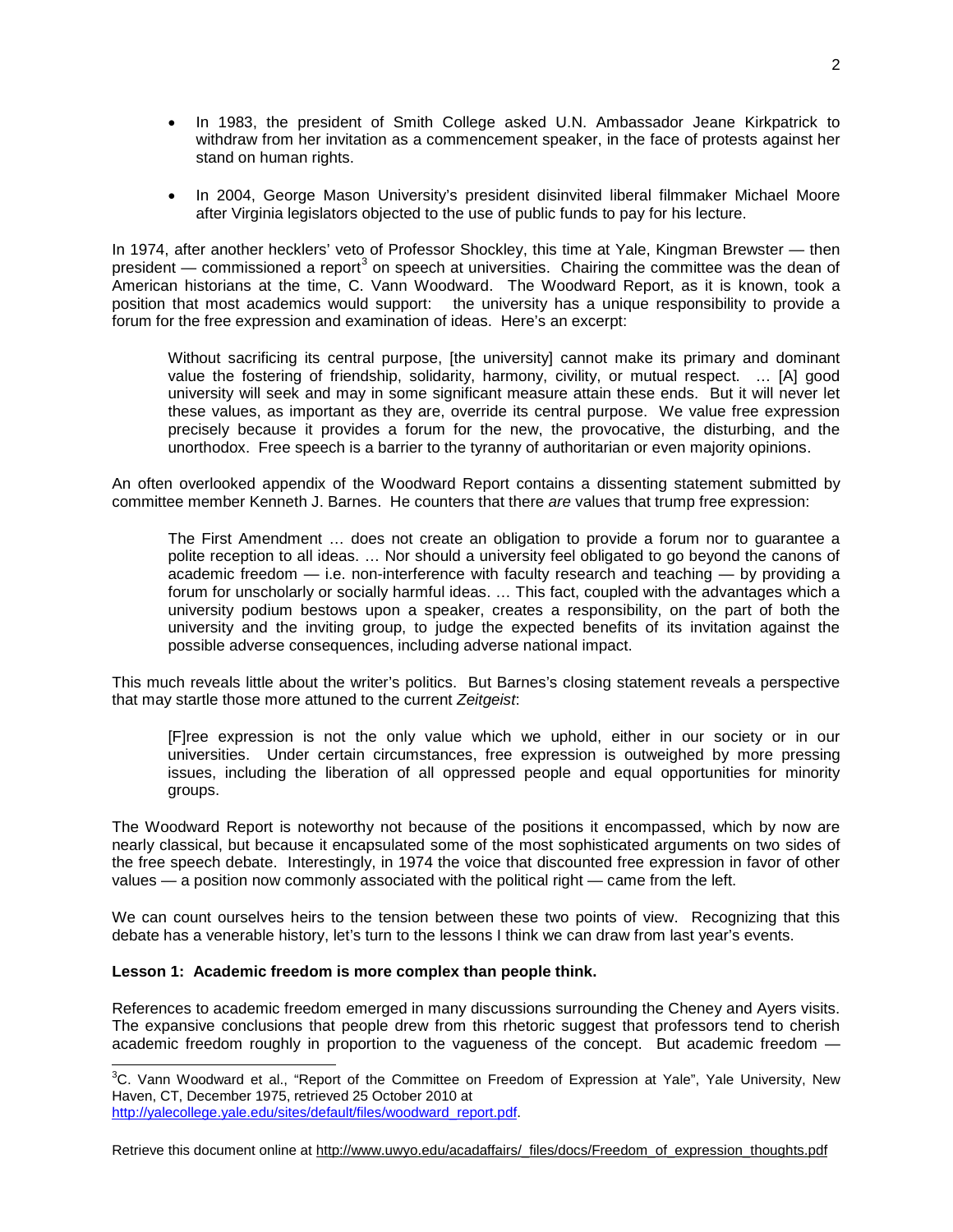framed solely as a set of rights or privileges — furnishes at best an ambiguous guide for anyone hoping to navigate controversies surrounding campus speakers. I'll return later to examine the underlying rationale for academic freedom, which furnishes more surefooted guidance.

As a set of rights or privileges for individual professors, academic freedom is arguably more restrictive than the First Amendment. A canonical definition appears in a 1940 statement published by the American Association for University Professors:

Teachers are entitled to full freedom in research and in the publication of the results, subject to the adequate performance of their other academic duties; but research for pecuniary return should be based upon an understanding with the authorities of the institution.

Teachers are entitled to freedom in the classroom in discussing their subject, but they should be careful not to introduce into their teaching controversial matter which has no relation to their subject.

College and university teachers are citizens, members of a learned profession, and officers of an educational institution. When they speak or write as citizens, they should be free from institutional censorship or discipline, but their special position in the community imposes special obligations. As scholars and educational officers, they should remember that the public may judge their profession and their institution by their utterances. Hence they should at all times be accurate, should exercise appropriate restraint, should show respect for the opinions of others, and should make every effort to indicate that they are not speaking for the institution.<sup>[4](#page-1-0)</sup>

This statement acknowledges freedom of speech, but it weighs the privileges of expertise against the responsibilities that come with an academic post. Professors possess knowledge that is deep but typically narrow in comparison with the sweep of issues facing society. We hire professors to cultivate and disseminate their expertise. Presidents and provosts, however knowledgeable they may be in the workings of the university, tend to have specific disciplinary expertise that is as narrow in scope as their colleagues'. Mine, for example, is in mathematics. The logic behind academic freedom for professors is that administrators, whose expertise can't realistically be expected to span that of the faculty as a whole, must normally entrust their non-administrative faculty colleagues with detailed judgments about advanced scholarship and pedagogy.

In this light, academic freedom for individual professors consists of a culture in which administrators confer a healthy measure of deference to disciplinary experts in matters where expertise is essential. In turn, we expect the faculty to respect admonitions of the 1940 AAUP statement related to controversy, accuracy, and restraint.

A different and sometimes competing notion of academic freedom applies to institutions. At this level, two U.S. Supreme Court justices — Felix Frankfurter in Sweezy v. New Hampshire<sup>[5](#page-2-0)</sup> (1957) and Lewis Powell in Regents of the University of California v. Bakke $^6$  $^6$  (1978) — have cited "the four essential freedoms of a university: to determine for itself, on academic grounds, who may teach, what may be taught, how it shall be taught, and who may be admitted to study."

In this view, academic administrators have responsibility for the university's overall educational program. Nothing in this concept of academic freedom, *per se*, bars a provost or a president from barring a lecture series, say, that denies the Holocaust or that supports Professor Leonard Jeffries's racial theory of "sun people" and "ice people". On the basis of institutional academic freedom alone, university leaders may even have a duty to decide that such a lecture lacks scholarly foundation and therefore lies outside the

 <sup>4</sup> American Association of University Professors, "1940 Statement of Principles on Academic Freedom and Tenure with 1970 Interpretive Comments", *Policy Documents and Reports*, AAUP, Washington, DC, 2006, pp. 3-11.

<span id="page-2-0"></span> $5$ Sweezy v. New Hampshire, 354 U.S. 234 (1957).

<span id="page-2-1"></span> $6$ [Regents of the University](http://supreme.justia.com/us/438/265/case.html) of California v. Bakke, 438 U.S. 265, 312 (1978).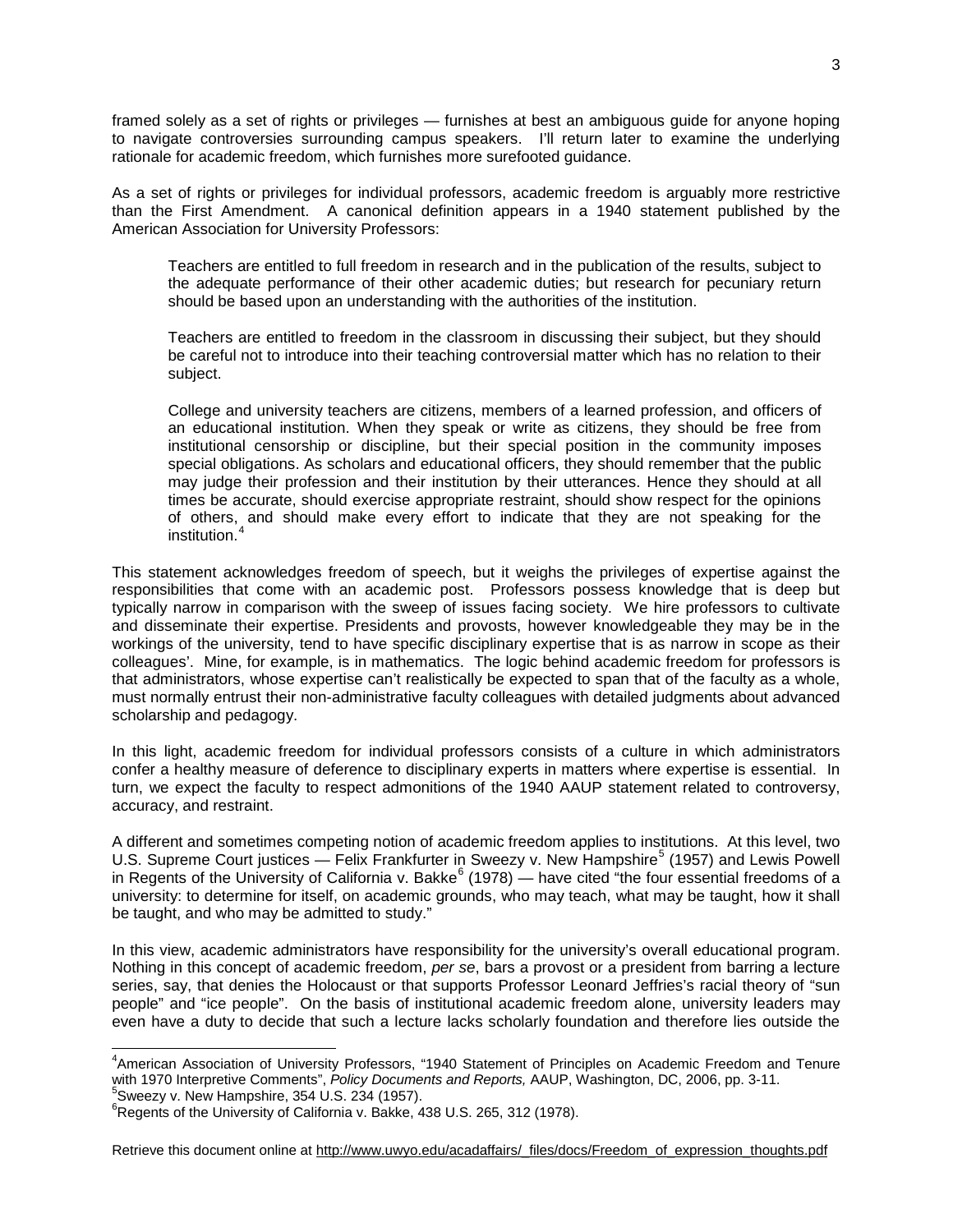proper scope of the institution's educational program. On the same principle, administrators may decide that lectures on these subjects are pedagogically appropriate precisely *because* they challenge our capacities to use evidence and to think critically. Whatever other principles may apply, either decision would be consistent with the freedom of a university to determine what may be taught and how it shall be taught.

My point is that academic freedom, cast solely as a set of rights or privileges with no deeper considerations, encompasses many possibilities. A professor can invite a controversial speaker; a department head can insist that all professors use a common calculus text; deans can agree on a required common syllabus in introductory biology; a provost can reject a proposal for doctoral program in astrology; a president can cancel a controversial speaker's invitation, all on academic grounds.

In scanning this sequence of examples, you may feel uneasy at where it ended up. Later I'll return to deeper considerations that shed more light on academic freedom. But for now I'll just note the obvious: professors bridle when administrators make these types of judgments against the faculty's wishes, owing largely to the custom of deference that I've mentioned. Nevertheless, academic freedom does not imply absolute freedom over what individual professors may teach, nor by extension over whom they may invite to speak. The two notions of academic freedom — that for individuals and that for institutions — may conflict.

Actually, academic freedom is far from absolute even at the institutional level. While the "four freedoms" may suggest boundaries for judges, legislatures feel fewer constraints. Codified in Title 21 of the Wyoming State Statutes are clear expectations that the University of Wyoming will offer programs in health care professions, teacher training, energy resources, "courses of instruction in the mathematical, physical and natural sciences, together with such courses in language, literature and philosophy as shall constitute a liberal education," and other fields. From a strictly statutory standpoint, UW does not have complete freedom over what may be taught.

### **Lesson 2: Political theater is a perilous craft.**

A university is a poor stage for political theater. Society rightly expects us to serve as centers for the examination and creation of ideas, using dispassionate methods of inquiry at the highest levels of refinement. Polemic and frankly partisan rhetoric belong elsewhere. Professors are at their best when they avoid even the appearance of straying beyond this mission. In general, our own willingness to exercise good judgment in this regard is far more effective than regulations or screening procedures.

By the same token, universities function best when their nonacademic constituencies refrain from using the academy for battles best left to the political arena. The events associated with the Cheney and Ayers visits illustrate what can happen when this demilitarized zone is breeched. Rightly or not, UW's public, and regrettably even some of its professors, saw last year's visits through the lens of political theater. With no more invitation than that, virtuosos in the art entered the fray with tools they know all too well.

The idea of protecting against political theatrics through screening procedures deserves further comment. Most professors, myself included, regard the idea as inimical to academic culture. It has three deep flaws. First, it would divert the talents of administrators from more meaningful roles, such as the formulation and implementation of strategic academic directions. In other words, it would amount to a wasteful use of time, talent, and salary dollars. Second, it would breed a mediocre faculty. The most capable of professors tend to place surpassing value on being part of a community that not only protects but positively cultivates free and open expression and examination of ideas. To attract and retain highcaliber professors requires an *institutional* commitment to this value. Third, screening procedures are ineffective. During an average year UW hosts, by my cautious estimate, between 800 and 1,000 visiting speakers. Set aside for a moment the formidable problem of deciding whose screening criteria we might adopt. Even if the criteria were straightforward — for example, banning people with insufficient commitment to human rights or former members of the Weather Underground — it would be impossible to know with certainty which prominent political scientists, chemists, economists, novelists, explorers, historians, musicians, mathematicians, lawyers, artists, or electrical engineers to prohibit. It makes no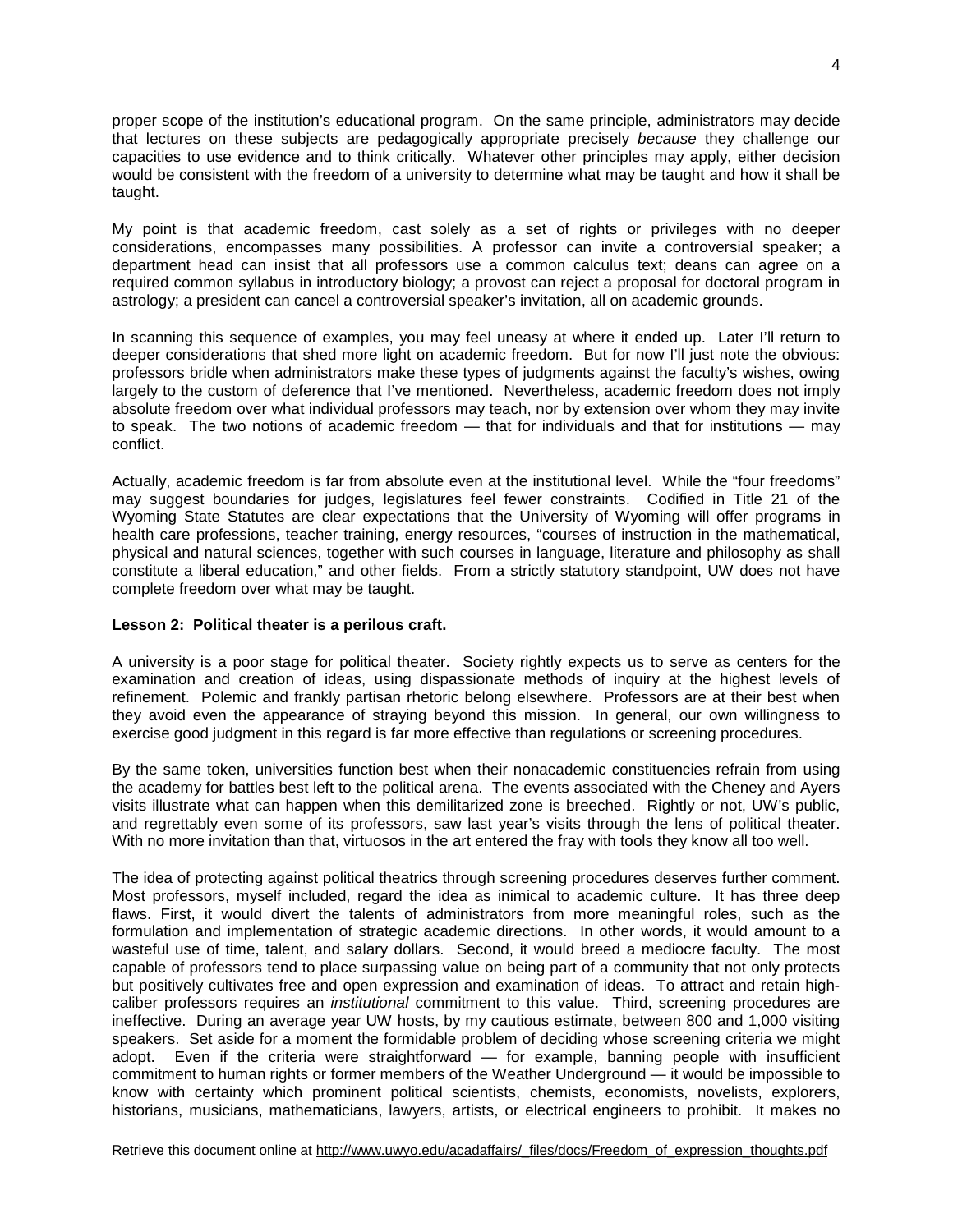sense to pay such a heavy price, in terms of human resources and academic reputation, for a sieve with such large holes.

In short, society expects universities to rise above political theater. It's a good thing: academics tend to be bad at it. But attempts to enforce this lesson by screening speakers are both corrosive to the quality of the faculty and doomed to failure.

### **Lesson 3: A public university has a broader teaching mission**

The Ayers incident, in particular, reminded us how subtle this mission really is and how opaque it can be to our constituencies.

It is a sad fact that some people would be willing to harm the university as retribution for a single perceived transgression. In the days preceding the Ayers cancellation, messages from external constituents included veiled comments implicating campus safety and the university's budget. Some warned that Ayers's two-day visit would jeopardize significant advances in UW's mission unrelated to the subject of his lecture — initiatives that have required years of effort, the best thinking of dedicated academic leaders, and millions of dollars in state support to build. Anyone who cares deeply about Wyoming's future has to question the sense of proportion here.

The overarching lesson here may surprise some professors: universities are loci of power. The power in question is not that of wealth or command; it is the power of *ideas*. Society cares about ideas. If academics insist on engaging with ideas that society cares about — and I'll argue that publicly funded institutions have a responsibility to do so — we have to recognize a broader teaching mission. This mission extends beyond the classroom and even beyond the walls of the academy. And venturing that far requires care.

In particular, we can't expect to fly below the radar most of the time, sporadically wave controversy in the public's face, and hope that everyone will remain calm and reflective. Instead, we have to establish a relationship with our public that allows them to recognize professors as creatures of reason, judgment, and, I hope, refinement. To do this requires that we connect with people's high schools and community colleges, provide a reliable reservoir of expertise for their political leaders, share perspectives at their podiums, bring the arts to their communities, network with their libraries, share scientific advances with their farmers and ranchers, contribute to continuing development opportunities for the professions critical to their well-being. At the same time we, as professors, have to be more judicious than the average citizen. The public expects more from us than that bilious, cussed voice that much of America seems to prefer to meaningful debate. And we must deliver more to maintain the public's trust. I'll examine this idea in more depth shortly.

Is it fair that we have to tread so carefully simply to be effective teachers? A more useful question is whether it could possibly be otherwise. I learned long ago that I cannot truly share with my students the utility and beauty of my own discipline through bullheaded pontification. There are teachable moments and teachable attitudes, which my students and I, *through mutually reinforcing efforts*, have to cultivate before I can be effective. By now I'm familiar with this process in the classroom. But with the university's larger audience, the public, teaching is a harder and riskier enterprise, with more pitfalls. Sensitivity to the anxieties and fears of that audience, not to mention sensitivity their deep feeling of ownership in but occasional suspicion of the academy's mission, is a necessary condition for success.

From this perspective, whether it's fair or we're right matters little. If a significant part of our audience ends up wishing ill of us and threatening to sabotage our pursuit of excellence because of a lecture by a visitor who will climb back on an airplane after an hour at the podium, then we've failed as teachers.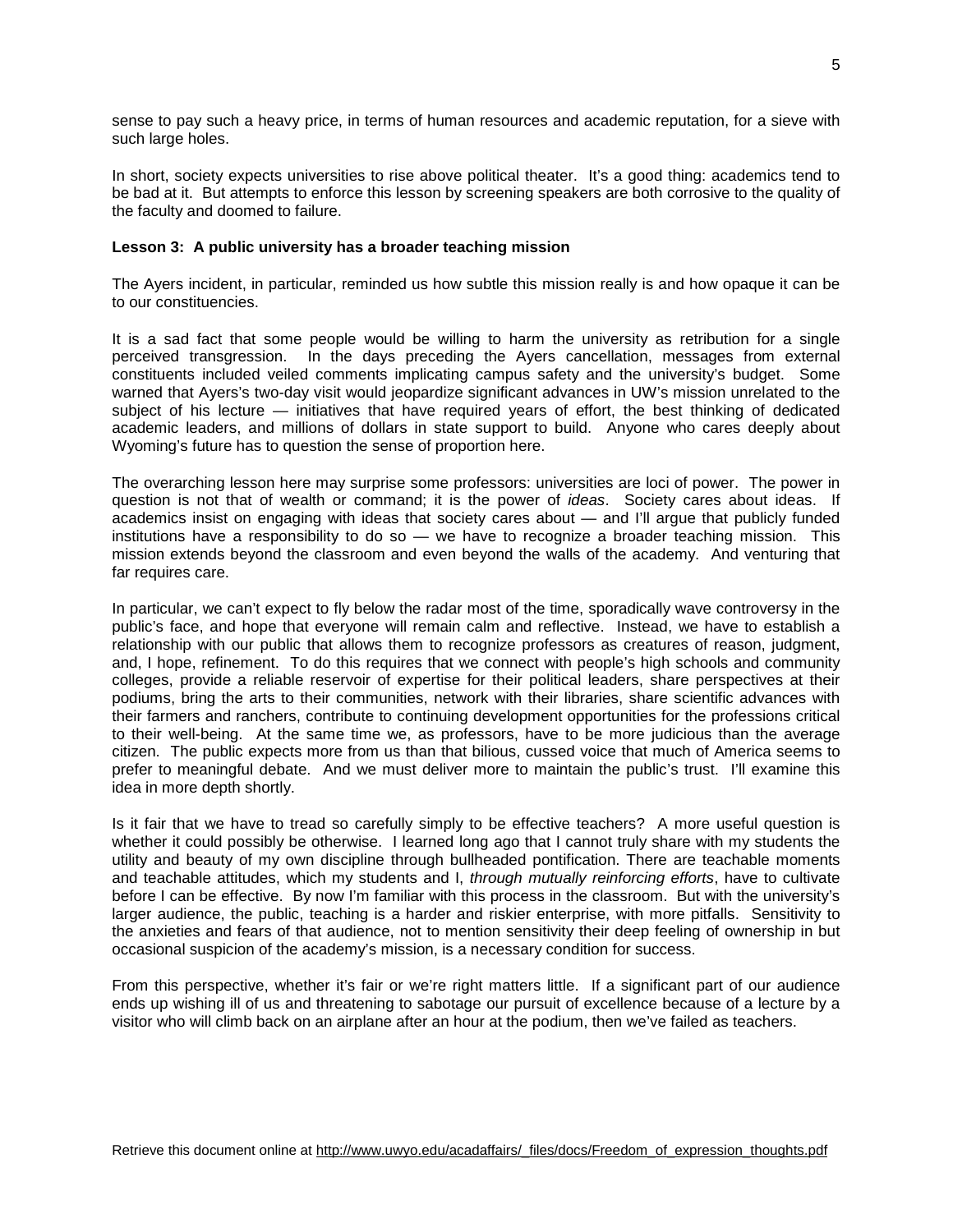#### **Lesson 4: The concept of the neutral forum is more controversial than it may appear.**

Wyoming's people ought to be stronger than we've shown ourselves to be. A visiting speaker shouldn't constitute a crisis. Americans ought to pride themselves on the capacity to hear others' ideas, to judge them on the merits, and to trust the sturdiness of their own principles in the face of someone else's words.

In fact, Wyoming and America sell themselves short when they condemn their universities for inviting controversial speakers. A robust citizenry ought to insist that its public universities fulfill a purpose that no other type of institution can reliably serve: as neutral forums for the painstaking and critical examination of ideas. As the dissent to the Woodward Report points out, this aspect of the academy's mission goes far beyond freedom of speech, and it bears only tangentially on the looser construct of academic freedom. It is, in fact, a far higher vision of the dividends that public investment in higher education can yield. It is a vision that could never have taken root in Mao's China, Krushchev's Soviet Union, or Hussein's Iraq. There is no Wyoming statute mandating that the university play this role. In this sense it is a luxury. If so, it's a luxury no democracy can long survive without.

The idea of a neutral forum bears more careful scrutiny than it usually gets. As I indicated earlier, arguments both sophisticated and naïve claim higher priorities for the academy than the free and open exchange of ideas. The arguments tend to correlate with the political spectrum. On the right, some place higher priority on guarding against perennial and insidious threats to society — threats that, in this view, universities have a responsibility to filter, to preserve political stability. On the left, some argue that marginalization of oppressed groups hinders equal access to the public forum; hence, in this view, the elimination of oppression takes precedence over free and open speech. A third and more theoretically bewitching argument, not tied to the political spectrum, rests on the technically correct observation that a university cannot possibly be neutral. The choices of what is taught and who is qualified to teach have unavoidable political implications. Each of these arguments has more depth than any one-sentence summary can capture.

But we live in the real world. Any filter of ideas requires a gatekeeper; any control over free expression preferentially marginalizes groups that already enjoy fewer invitations to the podium; and any lapse by university administrators in the commitment to provide a neutral forum — which is different from trying to *be* neutral — invites a snowballing struggle for control over the academy. We saw that snowball begin to grow last year. Protests over an invitation to Dick Cheney in the fall gave way to intense controversy over an invitation to Professor Ayers the following spring. The protests clearly aligned with the protesters' political views: the most strident Cheney protests came from the left; the most strident Ayers protests came from the right. We can hope that this type of struggle remains latent most of the time, but it flares up more often than is healthy. It flares up especially whenever our constituents doubt the university's neutrality.

The struggle should come as no surprise. As I've argued, the academy wields the power of ideas, and no viable part of the political spectrum will readily cede that power to others. Even if the university's overall record of speaking engagements reflects a diversity of viewpoints, constituents who worry about losing the battle tend to respond to one speaker at a time. The resulting dynamic is all too familiar. When the current speaker's views favor your own, the political slant is invisible. When the speaker's views are highly technical and esoteric to the general public, as is true for the overwhelming majority of the visiting scholars who give lectures at UW, nobody bats an eyelash. But when the view of this week's speaker conflicts with your own, you're more likely to protest the detestable left-wing or right-wing direction toward which the entire university is obviously drifting.

Faced with this recurring dynamic, I find arguments against the neutral forum to be interesting in the abstract but weak on pragmatic grounds. Were the university to abandon its aspiration to serve as a neutral forum, whether in response to constituents' fears or on more sophisticated theoretical grounds, it would inevitably raise the stakes in the struggle. The transient skirmishes would start to look more like a war for control over ideas. In such a war, a solid victory by any side can only impoverish a democratic society.

Retrieve this document online at [http://www.uwyo.edu/acadaffairs/\\_files/docs/Freedom\\_of\\_expression\\_thoughts.pdf](http://www.uwyo.edu/acadaffairs/_files/docs/Freedom_of_expression_thoughts.pdf)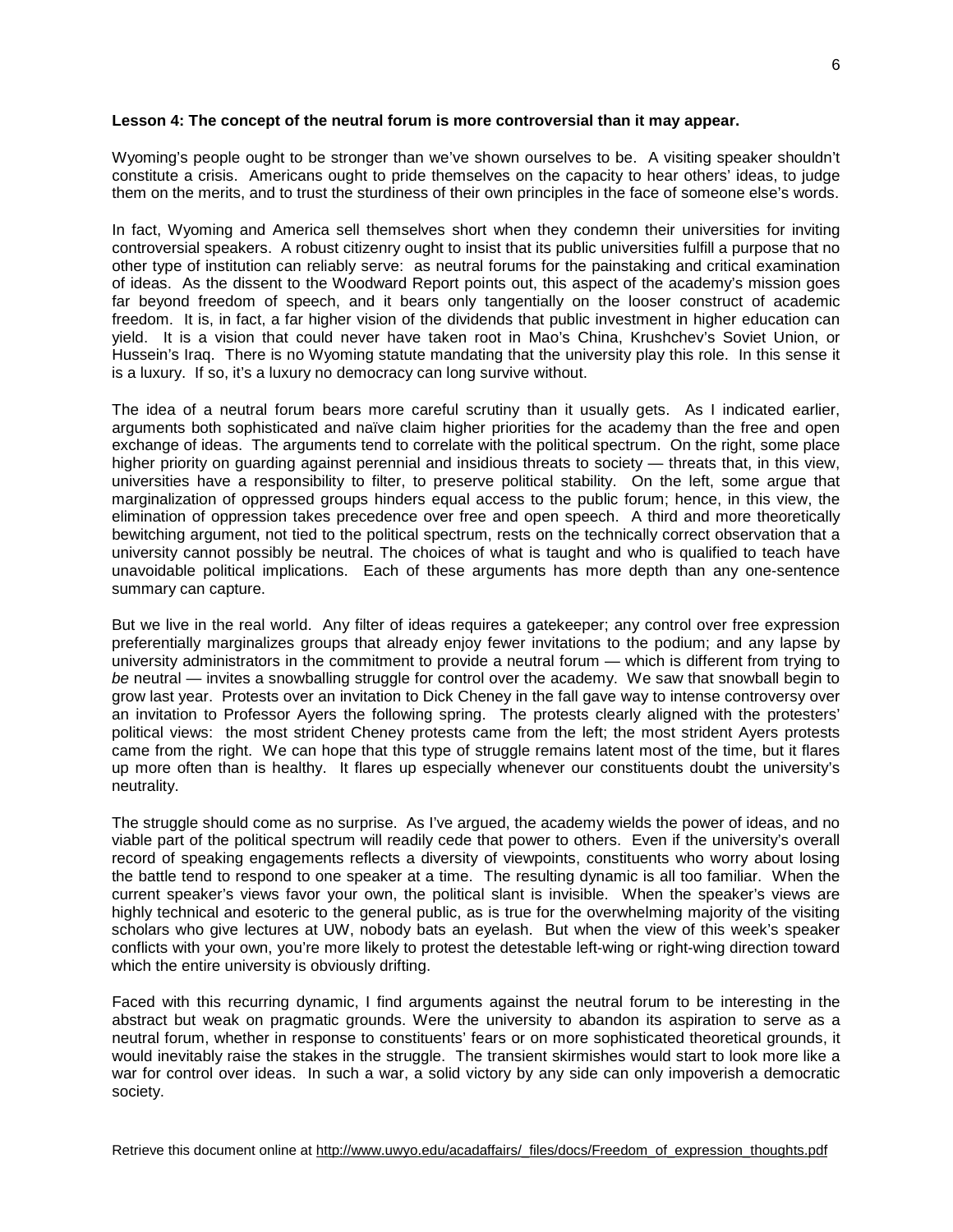#### **Lesson 5: Like it or not, there are practical considerations**

Public university administrators — and faculty members — have a duty to cancel speaking engagements when a lecturer's appearance poses serious safety risks. As Judge Downes indicated, the First Amendment test here is rigorous: the threat to safety must be imminent and unmanageable.

A university administrator faces a more difficult decision when a speaker's scheduled appearance provokes credible threats to the institution's funding. Despite the idealistic argument that free speech is priceless, it may come at a tangible cost. The trade-off can be stark. Institutional funding has a direct and lasting impact on the effectiveness with which universities can support open inquiry and the exchange of ideas. Ask any provost, dean, or head of an academic department. If you care about the good of the institution, you cannot ignore the risks associated with standing on principle, even if you decide, ultimately, to do so.

To compound the dilemma, there's no reliable algorithm for assessing the risk. Each case is different, and the need to make a decision typically arises as a crisis, with too little time for analysis and too many shrill, fearful voices contributing to the mix. In addition, it is seldom clear in advance which cases will generate public angst. Not long before the Cheney and Ayers visits, UW had successfully hosted Angela Davis, a former associate of the Black Panther Party, and Salman Rushdie, an author who once so offended high-ranking religious officials that one of them famously issued a standing order for his assassination. Each these visits posed safety risks, and each had the potential to roil the public. But their visits went smoothly.

To be sure, cancelling a speaker's visit carries serious near-term costs. Students and faculty tend to oppose such decisions vehemently, owing to the high value that they place on access to free and open exchange and examination of ideas. Nevertheless, in the *realpolitik* of a public university presidency, these costs are not infinite. In the absence of solid external support and a huge surplus of political capital, a rational president could conceivably decide that the costs of adhering to principle are even greater.

#### **Lesson 6: We need to cultivate public trust**

For my last and most important lesson, I'll return to the issue of trust. Whether we like it or not, the academy cannot blithely assume that the public entrusts us with the role of a neutral forum. There are two important ways in which we can put that trust at risk: through an error of omission and through an error of commission.

The error of omission consists of shrinking from issues that the public cares about. To pursue intellectual virtuosity in splendid isolation is to withdraw into a real-world version of Hermann Hesse's glass bead game. Professors occupy a privileged position in society. We are freer than most to pursue realms of inquiry whose immediate impacts on problems of social importance may be hard for the public at large to grasp. Society needs a pool of intellectual talent to push the frontiers of human opportunity, not just in directions where the near-term payoffs are obvious but in areas where the dividends appear only over a time horizon that, for the moment, is obscure. Still, there is a cascade of knowledge, from the ethereal to the practical. Most segments of society need to see the practical impacts of our teaching and scholarly work to believe that our explorations amount to more than sound and fury.

To cultivate public trust, the public university must remain connected to society's concerns, and it must provide a rich array of learning opportunities. As I've argued, these opportunities have to extend beyond the realms of credit-bearing courses and preparation for the professions. We owe our students and our public access to ideas that are meaningful to them.

At the same time, we have to make it clear, over and over, that these ideas do not necessarily carry an institutional endorsement. Sometimes they may be ideas with which many students or professors or administrators or trustees or legislators may disagree. They may be ideas with which the president and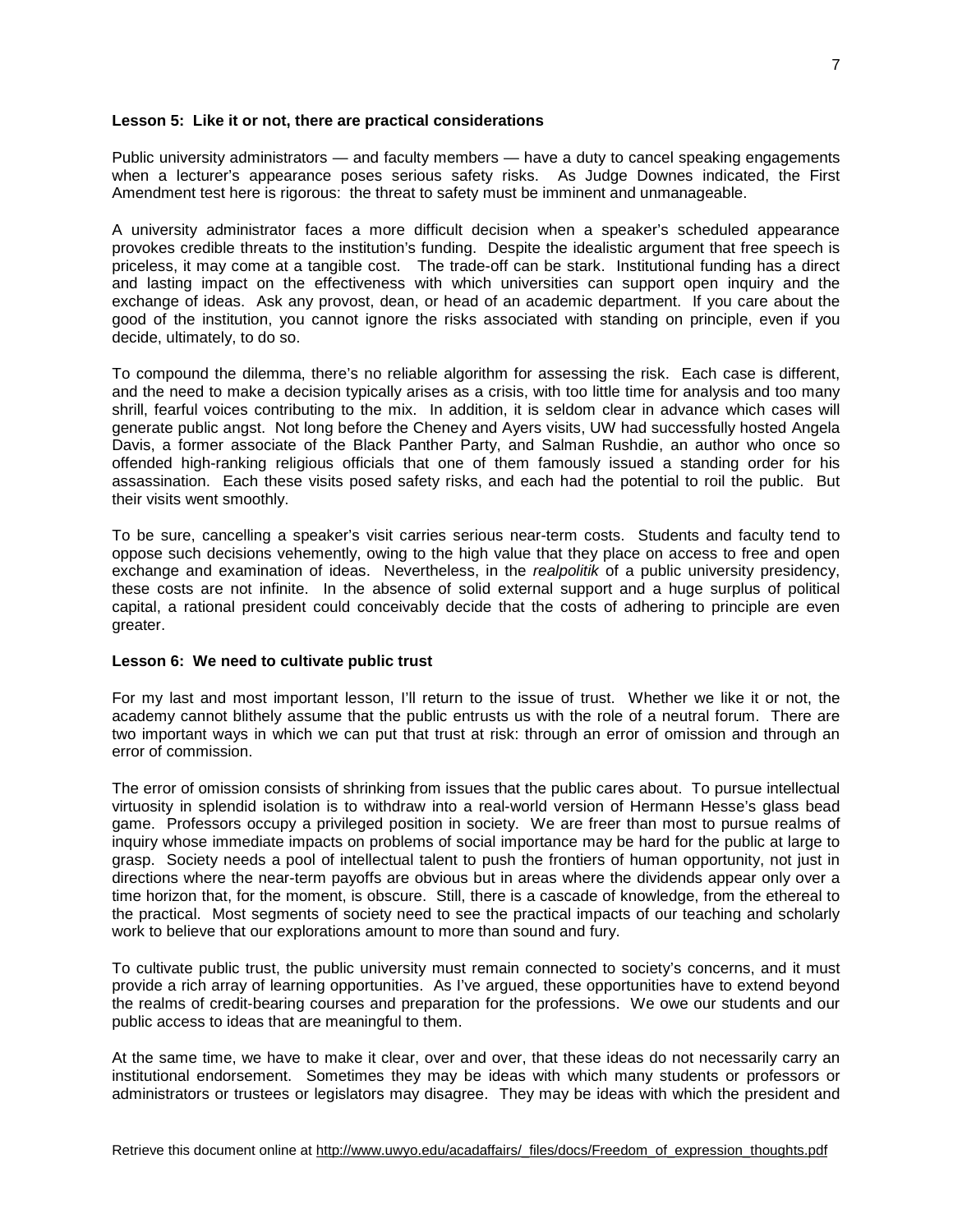provost personally find objectionable, although it is virtually impossible for either of us to express opinions of this type without appearing to speak for the institution.

There is a source of confusion here for some who would legislate "intellectual diversity" into the academy. We do not owe a forum that places all viewpoints on equal and simultaneous footing. A silly example illustrates the point: astrology has many adherents, but there's no imperative for UW's astronomers to teach it. Stanley Fish<sup>'</sup> makes this point more broadly:

[I]t is precisely because the pursuit of truth is the cardinal value of the academy that the value (if it is one) of intellectual diversity should be rejected.

In fact, Fish argues, an explicit mandate for intellectual diversity would harm the university:

[I]f intellectual diversity is not an academic value, adherence to it as an end in itself will not further an academic goal; but it will further some goal, and that goal will be political. It will be part of an effort to alter the academy so that it becomes an extension of some partisan vision of the way the world should be.

Subtleties of that argument aside, UW owes its students and its public neither all perspectives nor just those perspectives that carry an institutional endorsement. Instead, what we owe is a set of perspectives that expand people's intellectual capacities, that are consistent with the most refined methods of inquiry, that connect to their pressing concerns, or perhaps that meaningfully challenge comfortable assumptions. And no matter what perspectives we allow to be heard, we owe all of our constituents — students and public — the right to express reasoned, civil disagreement with them.

In contrast to the error of omission, the error of commission is more difficult to manage. It consists of willfully abandoning the role of neutral forum. We risk making this mistake whenever external constituencies howl in protest at the contents of a professor's book, whenever someone with a profit interest tries to intimidate scientists who publish inconvenient conclusions, and whenever influential voices outside the academy try to exercise a heckler's veto of a campus speaker.

The difficulty of managing this second error arises from the more aggressive nature of the criticism that controversial speakers engender. As I've said, the heckler's veto, when exercised by people of influence, can place truly profound pressure on any president and board of trustees who care about the future of the institution. The only hope for the neutral forum may lie in the willingness of other influential voices, *outside* the academy, to counter the hecklers directly. In practice, unfortunately, those countervailing voices often find it far easier to criticize the president and trustees than to help them.

When it comes to abandoning the neutral forum, the risks to public trust are insidious. They bring us back to the deeper considerations I mentioned earlier in discussing academic freedom. As no more than a set of rights and privileges, academic freedom amounts to a doctrine, surprisingly barren of guidance on how to maintain a neutral forum.

It is the *rationale* for academic freedom that counts, not the doctrine. And this rationale has direct bearing on the question of how the university can cultivate public trust. In what is arguably the founding statement on American academic freedom, the American Association of University Professors in 1915 wrote the following:

[I]n a democracy there is political freedom, but there is likely to be a tyranny of public opinion… An inviolable refuge from such tyranny should be found in the university. … For the public may respect, and be influenced by [the university], if it believes those counsels to be the disinterested expression of the scientific temper and of unbiased inquiry. It is little likely to respect or heed

<span id="page-7-0"></span> <sup>7</sup> Stanley Fish, "'Intellectual Diversity': the Trojan Horse of a Dark Design", *The Chronicle Review,* 13 February 2004, http://chronicle.com/free/v50/i23/23b01301.htm retrieved 26 October 2010.